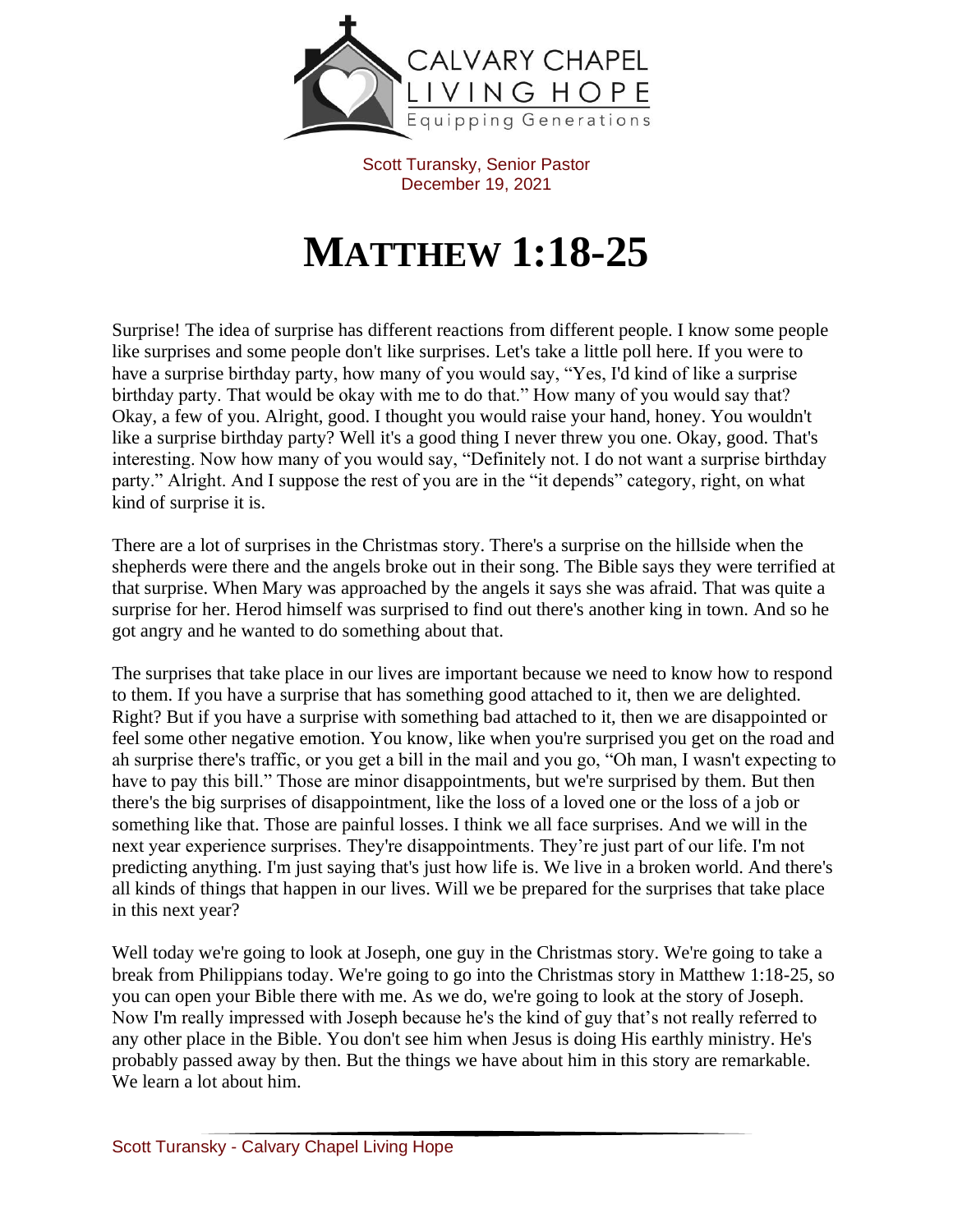He had integrity to face the surprise that he's going to. Now he's going to face a surprise that his girlfriend's pregnant and this is going to be difficult for him. We're going to look at that. But I want you to see what happens in the story. Because here's what I think the takeaway is today. I think we're going to learn in our lives how we can handle the surprise disappointments that we face in our lives. That's what we're going to learn today. We all need to be ready for them. Because invariably, they take place. Will you be ready? Joseph was. Let's see what happens in Matthew 1:18

Matthew tells us *this is how the birth of Jesus Christ came about* because he wants us to know the story. And he says this: *His mother Mary was pledged in marriage to Joseph*. The words *pledged in marriage* or the idea of being *betrothed*. Now the betrothal period is like an engagement. There are some significant differences. In our society, if you get engaged then there's a period of time that you're engaged and you can break it off, give back the rings and you can go on. But that's not how it was in Bible times. Because betrothal period was a part of the marriage. Once you agreed to be betrothed to marriage then you are locked in at that point. And that betrothal period of time was a significant time for the husband to go build the house or find the house or deal with the dowry issues and so on. There was a year of time there. And if you decided, hey, this isn't for us, then you had to go through a process of divorce in order to separate. So it's a significant period of time before marriage or part of the marriage experience that Joseph was in. That's the backdrop of our story.

It says – *Mary which was pledged in marriage to Joseph, but* (very significant *but* there) *before they came together, she was found to be with child through the Holy Spirit.* Surprise. Disappointing.

Now I know you know the angel's coming and the angel is going to make it better because the angel is going to give direction. But if you could just pause for a moment and get into this part of the story, where he's still pondering all of this. Because he doesn't know yet what to do. And he actually comes up with two ideas. So he's pondering all of this. And he has two choices, and he's going to choose one over the other. So here he is trying to figure out what to do.

When we have disappointments and surprises, they rattle us. They're challenging sometimes. How do you respond in the midst of the disappointments that come? But they all come. You know, we all experience them in one way or another. Will we be ready for them? That's the question. So he has this disappointment. I'm imagining that the disappointment he's experiencing is one of betrayal, maybe. Maybe he's hurt. I'm sure he's hurt by the whole thing. I can imagine that he's imagining all of these great things about marriage and family. How he's going to be a husband and a father, and he has all these hopes about that experience. And now this event is changing everything for him. He finds out his girlfriend, his wife-to-be is pregnant. He's just trying to figure out. What am I supposed to do now?

So he's got two ideas. Let's look at the ideas that he has. It says in verse 19 – *Because Joseph her husband was a righteous man and was unwilling to disgrace her publicly…* That's option number one, unwilling to disgrace her publicly. Number two…*he resolved to divorce her quietly.* So we had these two options. Now I can imagine why he might disgrace her publicly. The reason one might do that is because, well, when you're hurt by someone, you want to lash out, you want to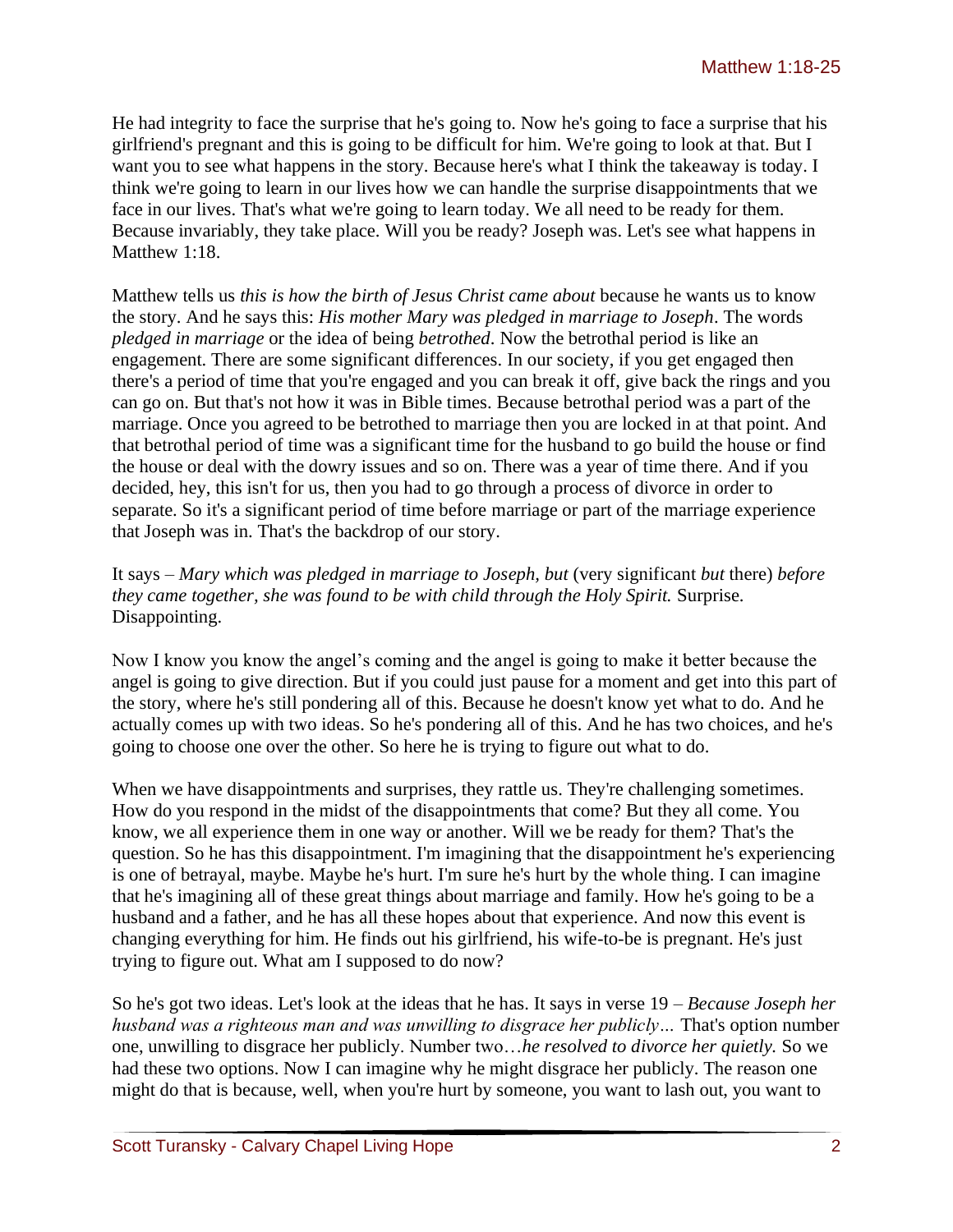hurt back. There's this tendency that people have when they're hurt to hurt other people. So that difficult experience is facing him, but it says that he's going to choose the high road. Actually *he resolved*, it says, *to divorce her quietly*. He chooses not to disgrace her publicly.

Oh you see it today. I mean if someone wanted to disgrace someone publicly today, what would they do? They'd put it on Facebook, right? Well he doesn't disgrace her publicly by putting it on Facebook. But that's what people would do today. Every once in a while you see someone going into a rant on Facebook about some bad thing that's happening to them.

I like the app Nextdoor. I think it's called the Nextdoor app. Have you seen that one? You got to get on that. That's such a cool app, because it's all the people in your neighborhood talking and selling things and saying what happened in their neighborhood. But I saw a lady got onto on the Nextdoor app in our area and she was complaining about some business or some person. It was some kind of business entity. She was complaining about it. One of the responses to her complaint was "there's always two sides to a story and then there's the truth." I thought, well, that's remarkable. That's good. And we know that, don't you. When you someone gets on starts ranting about something, that often says more about them than it does about what really happened. Because we don't know what really happened. We just see this person complaining, we see this person ranting. When you see someone going off on Facebook, you go that person really has a problem.

Joseph decided he wasn't going to do that. He wasn't going to disgrace her publicly, he was going to take the high road, so to speak. He was going to quietly divorce her, which essentially means that you'd have to pull together the group of people who are going to make this divorce official and quietly divorce her so that it's not a big deal. And then he's going to go on with his life. So he has these two options, these two choices that he's going to do, and he chooses the high road.

I say the high road because it seems to me, and I think the scriptures are saying here, it was the better of the two options. It just revealed something about his character. What allowed him to do this? This is where I find the application for me in the passage. What allowed Joseph to take the high road? It tells us in verse 18. It says – *Because Joseph her husband was a righteous man.* He was a righteous man. What that means is that inside of him already before the disappointment came, he already had the internal stuff necessary to face the disappointment that would come into his life. He didn't wait for the disappointment to say, "Oh boy, I better get my act together. I need to go to counseling." What he does is he's already ready for it. And so when it came, he was able to take the high road. He already had something going on.

I'm thinking what is it that Joseph had because whatever he had I want to have in my life. So that whatever disappointments come I can take the highest road. I don't get sucked into all of the stuff that I could get sucked into, by getting hurt and upset and disappointed. Because all those things are going to happen. I'm going to get hurt, upset, and disappointed in my life. And what am I going to do with those? I'm thinking it's like this container inside of his heart where he puts the hurt, he puts the betrayal. Where does he put it? He puts it in this container that's managed by some truths, some beliefs that we don't just learn in Sunday school, but they impact our whole life. Truths like God is in control, no matter what happens. I know we can say that in church. But can you say that on Monday morning? God is in control, no matter what happens. It's a very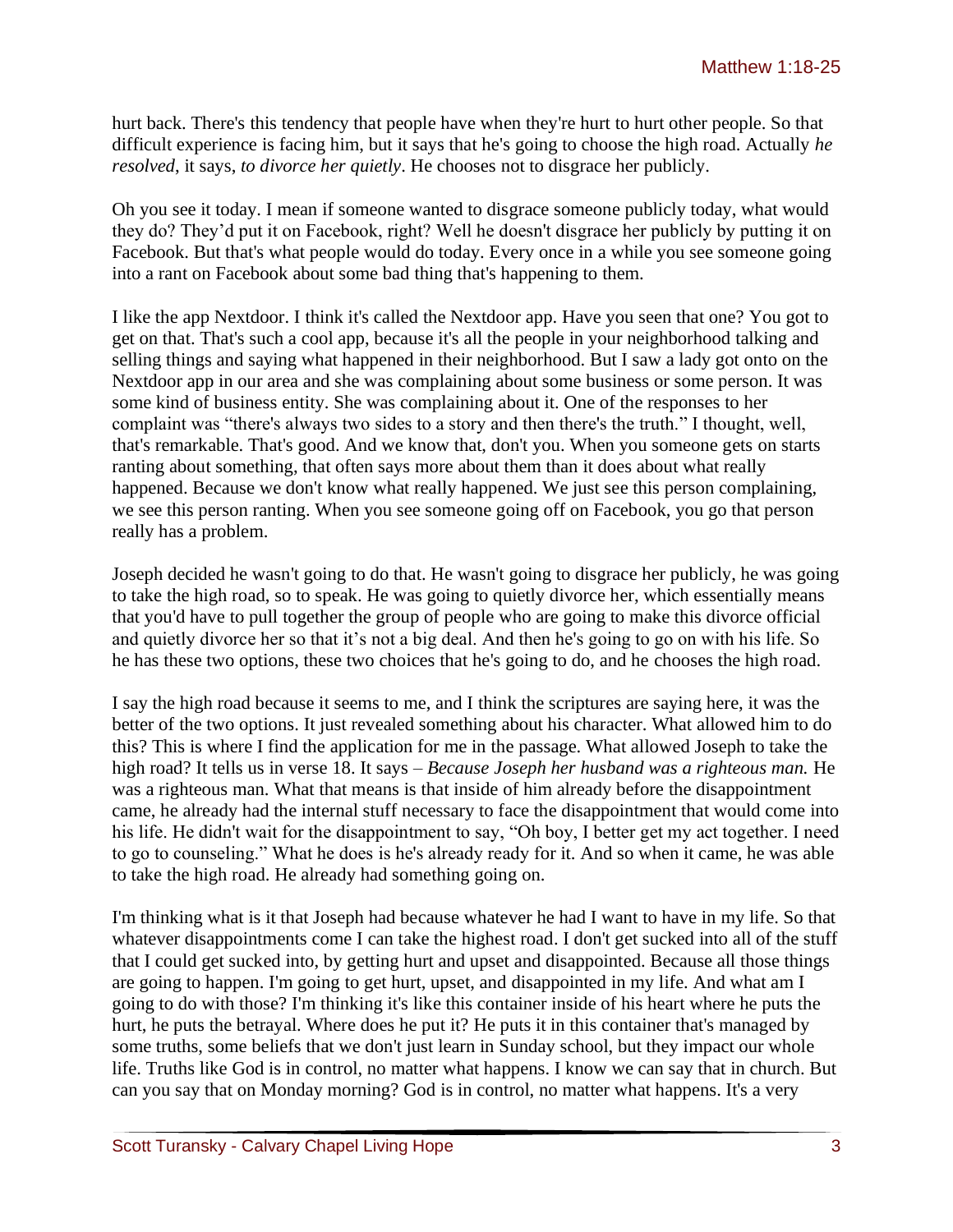important truth that I think forms the space that disappointments are thrown into. Another one is that we live in a broken world and people are broken. And so broken people do foolish things in life. We live in a broken world. I think this container contains theology that helps us process the disappointments of life.

It seems that Joseph had already grown to a place in his life where he was ready. If any of us can ever be ready for the hurt and disappointment and pain of life, he was ready for that and could respond as a righteous person would. He would not disgrace her publicly, but rather divorce her quietly. He had two choices, the choice he saw would be the one he would take that would be the better of the two. The more righteous one. He had what it took. Those are two truths.

I'm going to give you another one that's later on in the passage, because I think we're going to want to embrace these ideas. These ideas that are embedded in the Christmas story, that God is in control. He's got the big picture under control and the details as well. That we live in a broken world and that's why Jesus Christ came to save us out of our brokenness. And another truth is coming. But before we get to that, let's just look at these two choices. And which one would he choose? He chose to divorce her quietly. But here's the interesting thing about our humanity, that sometimes we think there are only two choices when God says there's another choice. God is going to reveal a third option. We often don't realize there's a third option, but God in His grace is going to give to Joseph another option that he hadn't thought of before. Well I need this too.

Let's read the story and then we'll talk about it. It says – *But after he had pondered these things*… That means there's a period of time when he was thinking about this, and he's trying to decide what do I do? He's pondering these things, then here's what happened – *an angel of the Lord appeared to him in a dream and said, "Joseph, son of David, do not be afraid* (to do choice number three) *to embrace Mary as your wife*. Oh what an interesting idea. I hadn't thought of that before, Joseph is essentially saying. *Do not be afraid to embrace Mary as your wife for the one conceived in her is from the Holy Spirit. She will give birth to a son, and you are to give him the name Jesus, because he will save his people from their sins.*

Choice number three: Embrace Mary. Now there's two things that happen here. Not only does he get the third choice, but he gets some perspective. In other words, here's why choice number three is the best choice of all: Because God has a bigger plan. Now I find that this is what happens to us on a regular basis. Doesn't this happen to you? That sometimes you have a struggle in your life and you go to the word, or you go to church, or you listen to some Christian thing on the radio, and you go, "Wow, I know what I need to do now," and God provides another option for you. And you follow that option. That's really what's happening here.

I think that's one of the benefits that we have of coming to church. Not just watching it, watching a speaker online or worshiping with great music. But by coming to church we have the opportunity to interact together because you never know what God is going to say. See, when we come to church, sometimes God is going to speak to us through the worship, and we sing those songs, and we go, "Wow, yes." God speaks to us through the worship. Certainly God speaks to us through the teaching as we open God's word and we hear Him speak through His Word, and we get the message that He has for us. We go away changed people. But there's also that interaction that we have together. I like to say that sometimes the most important words that are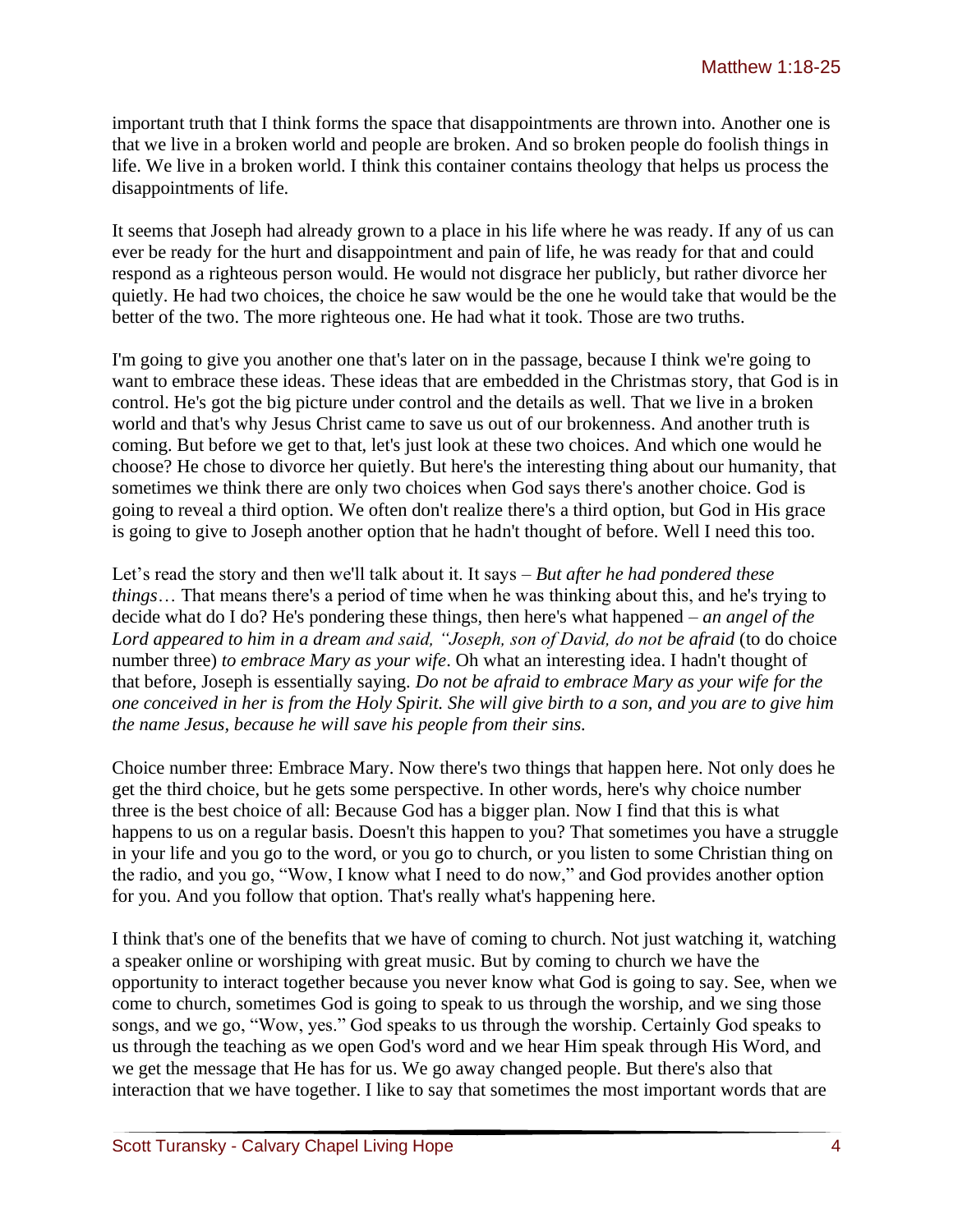said on a Sunday morning don't come from up front. They come from the interactions that we have. You come to church, and you say, "Oh you know, I had a hard week and this happened to me," and someone else comes along and says, "Yeah, boy, that sounds like you had a hard time. Hey, can I pray for you?" or "God's grace is in the midst of that," and as they do, then you're going, "Wow, I needed that." God passes His grace onto us in different ways. And so being part of a fellowship like this allows God to speak to us in some really good ways.

Now in this story, God's grace is being passed through a dream with an angel in it. And the angel's telling him there's another option here. He says, "Okay, this is what I need. I'm going to take the other option." He's still sleeping, by the way, in the passage here. He hasn't woken up. As he's sleeping, he gets this other idea. This idea that comes straight from an angel, straight from God that says you can take Mary and here's the reason why. And there's this perspective that exists here. You see, I think, sometimes in our disappointment, we're caught in our own little box and we don't see the bigger things that God is doing. So that's what God is doing in Joseph's life to reveal to him this very important understanding of who He is, what He's doing, and I've got a plan for you, here's what you need to do.

Now here's what's interesting about the story. While Joseph is still sleeping, Matthew, who's writing the text is going to zoom out of the text and tell us about an Old Testament Bible verse that Joseph is going to need and that we need to put in our container inside of our hearts to handle disappointment. Are you ready for that? Okay. Let me say that again. Matthew is going to come to zoom out of the passage. Joseph, we're going to see, is still asleep because Joseph needs this idea. But we need this idea because it fills this container so that when our disappointments come into life and they're mixed up in that container, we're able to manage them better. Are you ready now?

Let's go to the verse that as we continue on in the passage in verse 22, Matthews tells us this – *All this took place to fulfill what the Lord had said through the prophet: Behold, the virgin will be with child and give birth to a son, and they will call him Immanuel (which means, God with us).* Do you see verse 24? *When Joseph woke up…* So he's still sleeping when this verse comes into the story, because this is such a powerful thing that Joseph is going to experience in his life. He's going to experience the fact that God is with him, just by virtue of the angel coming and giving the statement and telling him what to do. So he's going to experience it in real time. Whereas we're going to put it in our box to wait for the disappointments to come.

Because here's what we need. We need to recognize God is in charge. He's in control of everything. That's our first truth. The second truth is that we live in a broken world and so bad things happen in a broken world. And the third truth is, I will be with you. God says – *I will be with you.* The whole Christmas story is about Jesus coming to earth so that He could be with us. And we need Him to be with us. We need to recognize, yes, I need Jesus in my life. He's with me and I appreciate Him in my life. But there's this sense of unknown.

Let me tell you why people complain on Facebook when they're disappointed about something. They complain on Facebook or in just in general complainers complain because they feel isolated. They feel alone, they feel like they've been damaged or hurt, and that nobody cares, nobody knows. I'm all by myself. They feel despairing. That's what disappointment does. It tends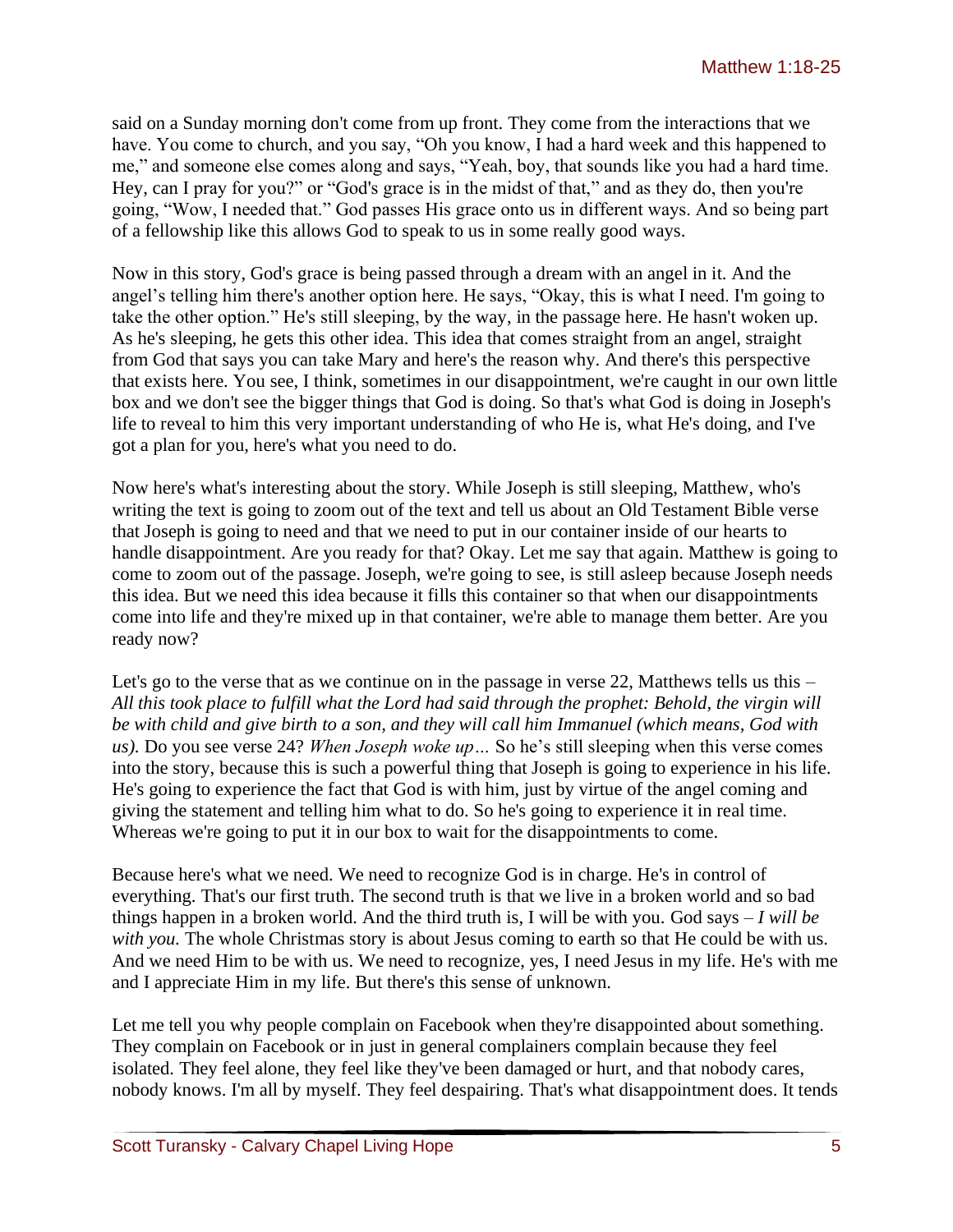to marginalize us. And we feel like, "Oh poor me. Nobody loves me. Everybody hates me. Right? That's why people do that. And what they want is somebody to come alongside and say, "Oh yeah, I agree. Men are terrible," or "women are terrible," or whatever, or "I don't like that business either." And so people come alongside it to join them. So now they feel okay, I've got company in my misery. That's why people do that. What people do need often is comfort and say, "Okay look, I can be with you. But there's truth here that we need to consider and not be complaining about it." But there's a sense of isolation that people have. What do they need to know? When we're disappointed we need to know that God is with us. That completes this bucket here where our disappointments can go so that we can manage them appropriately and be able to deal with them. I think this is big.

I was talking to a woman this week who's trying to stop swearing. She really doesn't want to swear. She's a Christian. But when she was a teenager, she picked up this habit of swearing. And she doesn't swear, really, except when something bad happens in the surprise. When she's disappointed and she's surprised when something bad happens, words come out of her mouth that she didn't mean to say. She doesn't like saying those words, but she says them because she's surprised by disappointment, surprised this bad thing happens. You know what it is. What happens is you get an egg out of the refrigerator and you drop it, it splats on the floor, and what comes out of your mouth? You know or you bump your head you go "ah" and something comes out of your mouth that you say. Or your computer freezes at just that time when either you're watching the good game or you're writing something you need and you lost it. You know and you go "ah" and something comes out of your mouth. This is really real. Okay.

Joseph was a righteous man. He knew how to handle the disappointments of life. And I think when those disappointments come into our lives, if we have habits that's when they'll tend to come out. Because we're surprised. I think it takes a lot of training to not just say, "Okay, I'm not going to swear anymore. I'm not going to use foul language." We're going to have to ask the question, what should I say instead? We're going to have to practice saying the right thing in our hearts. Because what happens when disappointments come, they not only affect our speech sometimes in bad ways, but they affect the things we say inside of ourselves. I am an idiot, or that person's an idiot, or I'm never going to get it right, or whatever. We start saying things that are wrong. And they need to be processed in this container where disappointment belongs. Maybe we need to finish the sentence. Instead of saying, "God," maybe we should say, "God, be with me." Or maybe instead of saying, "Jesus," we should say, "Jesus, please help me." We want to finish the sentence in a way that brings these words where even we're cursing into a way that just describes that God wants to work in our lives.

I was working with a six-year-old girl this week. We were out in my park and I have this little flying saucer I bought that I think is pretty cool for young children. So we took it outside into the park. I wanted to take it to the park because it flies and I didn't want it to hit the house and go somewhere. So we took it out and I gave it to her and she threw it up in the air. It landed in a tree 40-feet up and it's spinning up in the tree. She looks at me like this. You can imagine the situation like this. And so I said to her, "Oh no, what are we going to do?" And she says, "Let's pray. God, can you help us get that out of there?" I'm going wow, that's amazing that she would think… So her parents must really be training her well, because I didn't think about praying. I was thinking about what I could throw up in the tree to get this thing down. And we did get it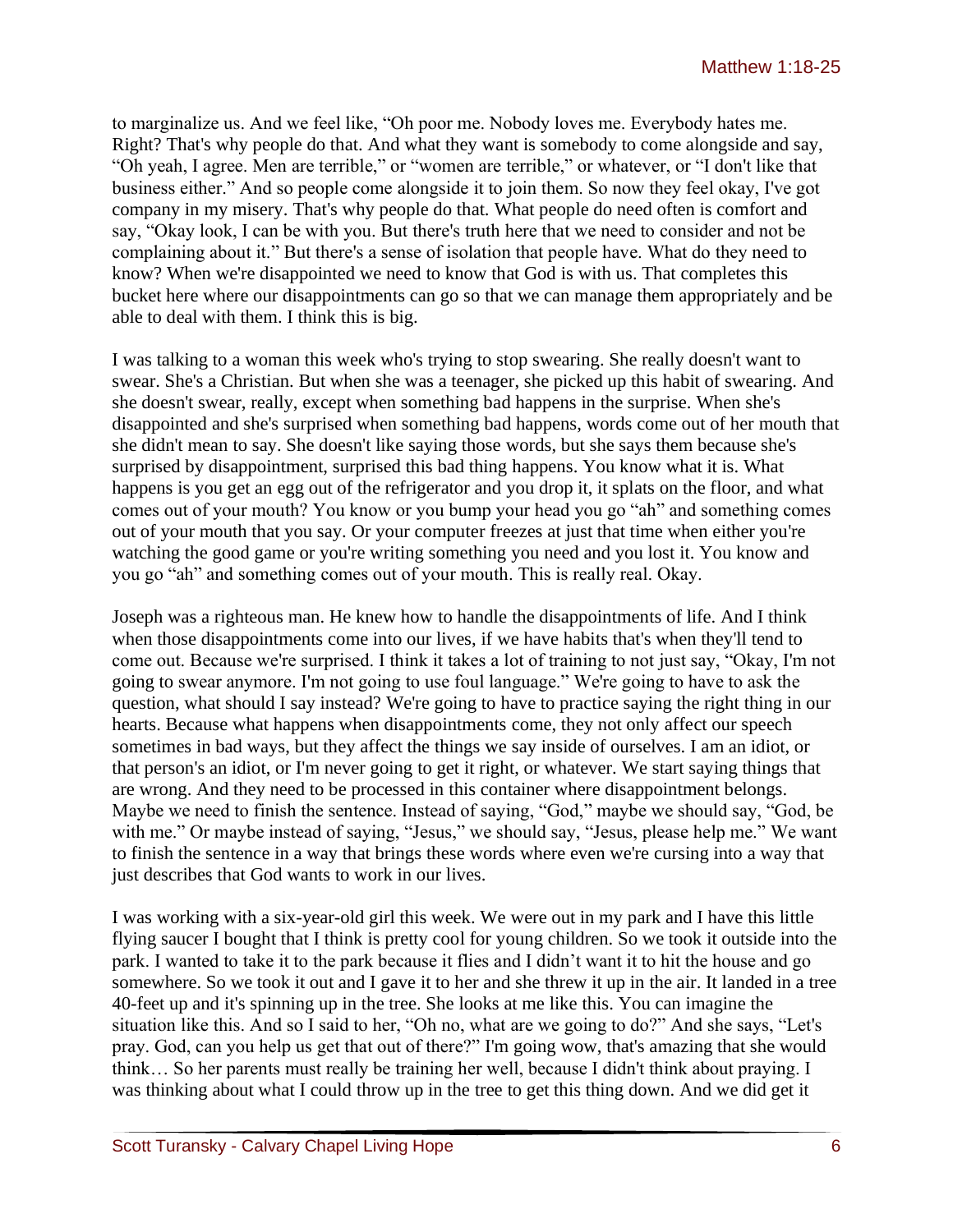down. We had a great time. But I'm imagining this little girl is being prepared now in her heart to be able to respond to surprises in a good way. Surprises come into our lives. They're challenging. Will we be able to take them and respond to them?

You see, the truth in the passage is that Joseph already had the stuff he needed in order to face the surprise. Didn't he? It wasn't like, okay, surprise comes, I better go get some help. He was already a righteous man. He already had integrity. I define integrity as having the inner strength to match the temptations or challenges that come our way. Integrity requires work. It develops that inner character. Joseph had that. God had done some work in his life. So when surprise, the disappointments come, he was able to handle them.

This week Carrie and I were spent some time with a missionary friend of ours. His name is Phil Morrison. You may get to meet him someday. Certainly you'll meet him in heaven. But you may get to meet him here at the Barn someday. But he's writing a book. So he says let me tell you about the book. The book is called *In the Same Room with Jesus*. That's the name of the book. So he started to tell the story of how this book came about. He said, "Well I was down in Sao Paulo, Brazil and I had a dream." As soon as he said that my ears perked up because I'm studying about a guy who had a dream. And so I'm thinking, wow, this might be an interesting story for me to share on Sunday. But he says, "I had a dream. And in the dream God told me I needed to get a spiritual mentor." Here this guy who's 71 years old now. Maybe this happened the last few years and God's telling him he needs to get a spiritual mentor. So he comes back to Lancaster and he gets a spiritual mentor. This mentor helped him see something he had never seen before. That he, my friend, is in the same room with Jesus. See, Phil is saying, "I used to think that Jesus is always in the next room. That I always had access to him. I could always go into the next room where he is. But now I'm realizing he's in the same room with me." That's what Immanuel means. In the same room with Jesus. God be with us. That's the picture that's being described here. And Phil is learning that. He's writing this book, I asked him if I could have a copy. And maybe it's one of those copies that I would like to give out to everybody in our church. We'll see when the book comes out in 2022.

This idea of handling disappointments is very important. If we look at this man Joseph in the Christmas story, we see some things that he experienced that were very disappointing and upsetting, very challenging. I suspect that we will face some of those things at some point in our lives. Maybe this week, maybe this month, maybe this year, I have no idea when. But when we do, will we be prepared? The idea is right now we need to be prepared by taking these theological truths and making them real to our own hearts. Do you really believe that God is in control of everything? Do we really believe that there are broken people and bad things happen, and that's part of what happens in our world? Do we really believe that God is with us wherever we are? See, I think when we understand those truths, we can be like Joseph. We can be like the person who says, "Yes. Okay. When a bad thing happens, I'll know how to deal with it."

This idea of God with us is so pervasive in God's word. I tried this week to count up how many times the Lord says *I will be with you.* It's many times in the Bible, it says, *I will be with you.* There's sixteen I found, but I think there's other ways that God said it sometimes, which I'd have to do some more research. But you remember the story of Joshua, who got a new job. When the new job took over Moses' place, he was a little timid. And so God says, "Be strong and